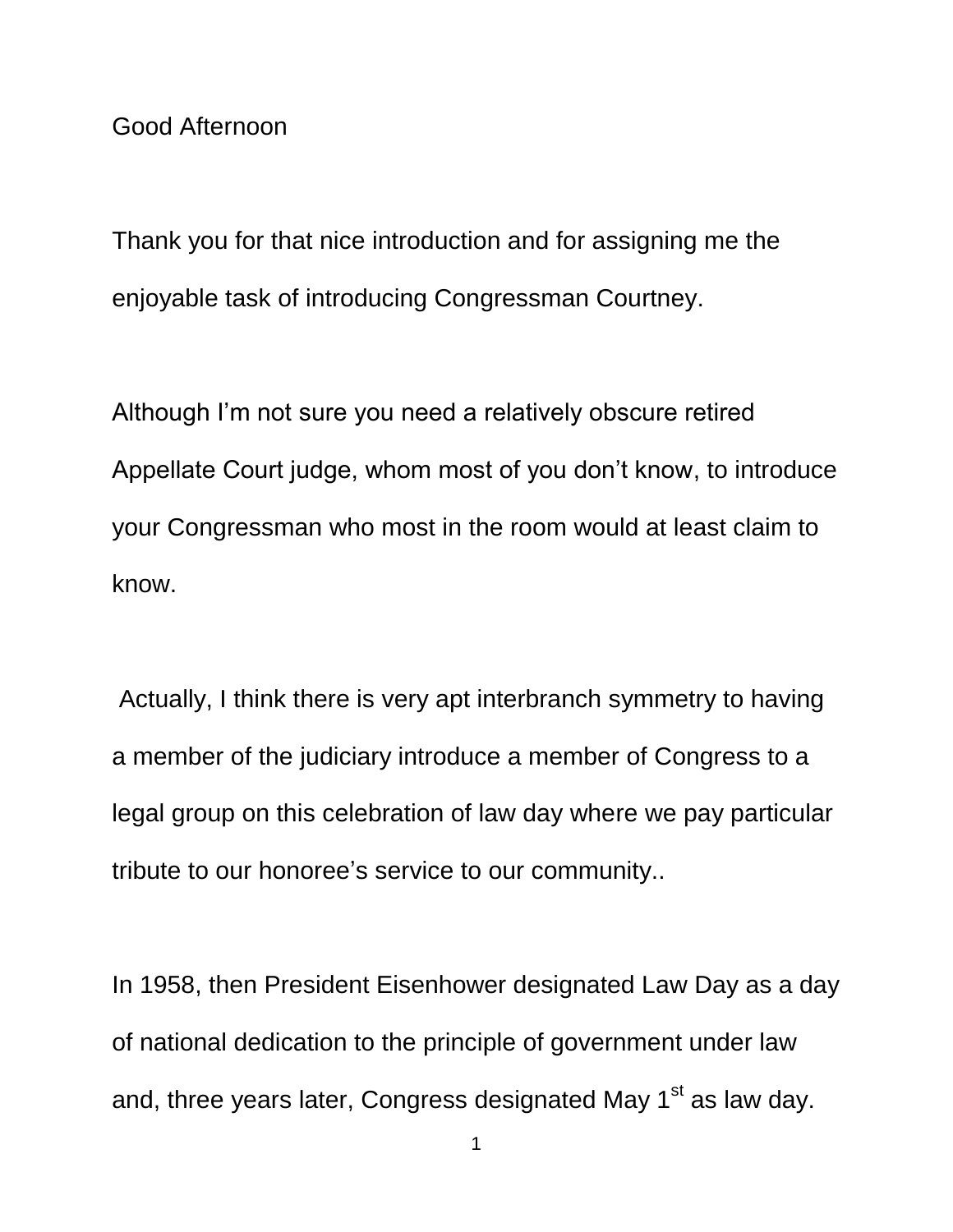Since then, groups throughout the contrary, particularly bar associations and courts, have participated in law day by sponsoring events, including luncheons such as this, to spotlight the role law plays in community life and in setting the parameters of our relationships with each other.

In furtherance, this bar association established the liberty bell award, given once a year at a law day celebration, to a person in our community whose activities reflect a commitment to the rule of law and the furtherance of democracy. I congratulate the bar in this year's selection of Congressman Courtney and I join you in congratulating our well deserving recipient.

This year's law day theme, American Democracy and the Rule of Law; why every Vote Matters is nuanced for it invites us to think not only about our nation's significant struggles to assure the right to vote without discrimination or favor but it also ties the enfranchisement to the rule of law. And so it should.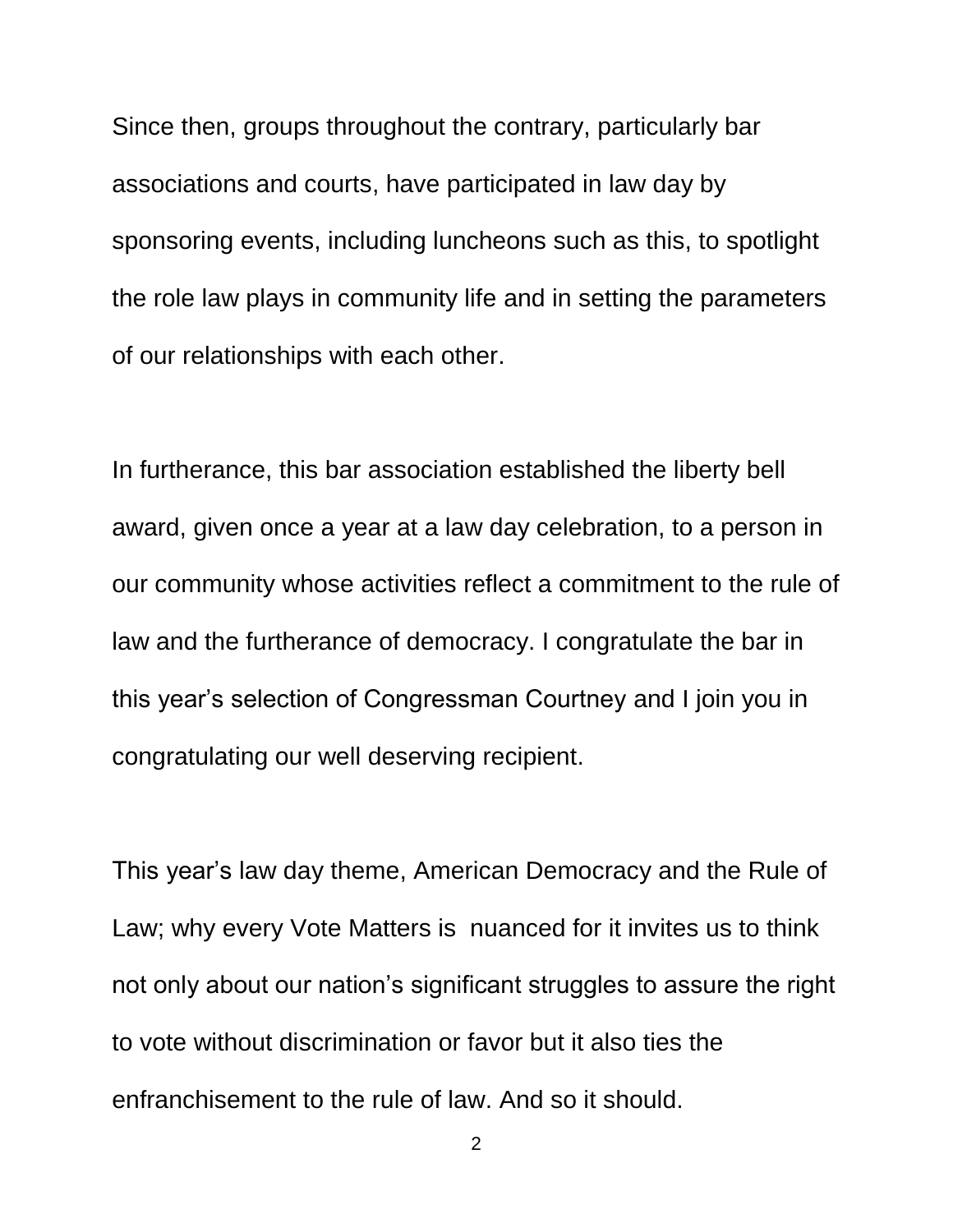You all know the thumbnail of our history. From the Bill of Rights protecting individuals from the over reach of government , to the reconstruction amendments of the 1860s, limiting the right of states to enact discriminatory legislation, banning slavery and broadening the enfranchisement, to the 19<sup>th</sup> amendment belatedly extending the right to vote to women, and to LBJ's historic civil rights legislation of the 1960s, we have a shared history of struggle and recoupment, of advancement and aspiration. That struggle is not completed to assure to all, the right to vote without unnecessary restrictions or unreasonable impositions. We do well, therefore, to focus on the right to vote and the act of voting as core components of a viable constitutional democracy, one protected by the rule of law.

Of course, Congressman Courtney and I may have different answers to the question of why every vote matters. He certainly knows, having survived a very close contest in 2006 when the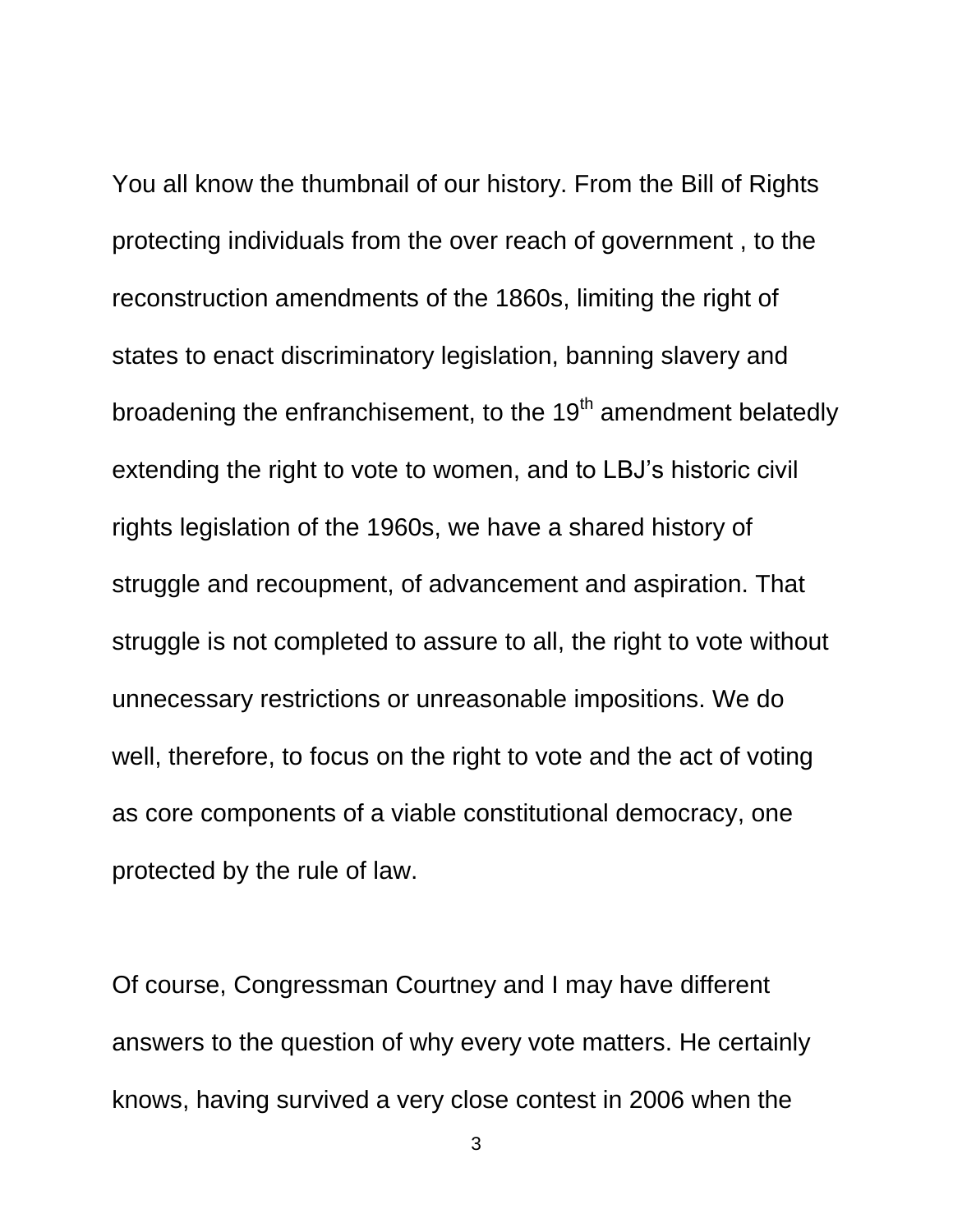outcome was decided by the smallest of fractions. But my take is less immediate and personal. I think every vote counts also because voting represents an affirmation by the voter of confidence and support for our political system. We vote not only in support of our chosen candidates, but also because we must participate in this manner in order to breathe meaning into our participatory form of government. And as holders of the legal candle in your communities, this is a message you can share with your families, peers, the extended community who look to you for leadership. Vote, not only because your ballot may influence an outcome but vote because you can, because our democracy depends on your intelligent participation to survive. If we quit on government, then how long do you think we can count on government to be responsive to us.

In this district, we do relatively well on this score. By my last read, more than 70% of eligible voters turned out in 2012, somewhat higher than the state and national average. That's of course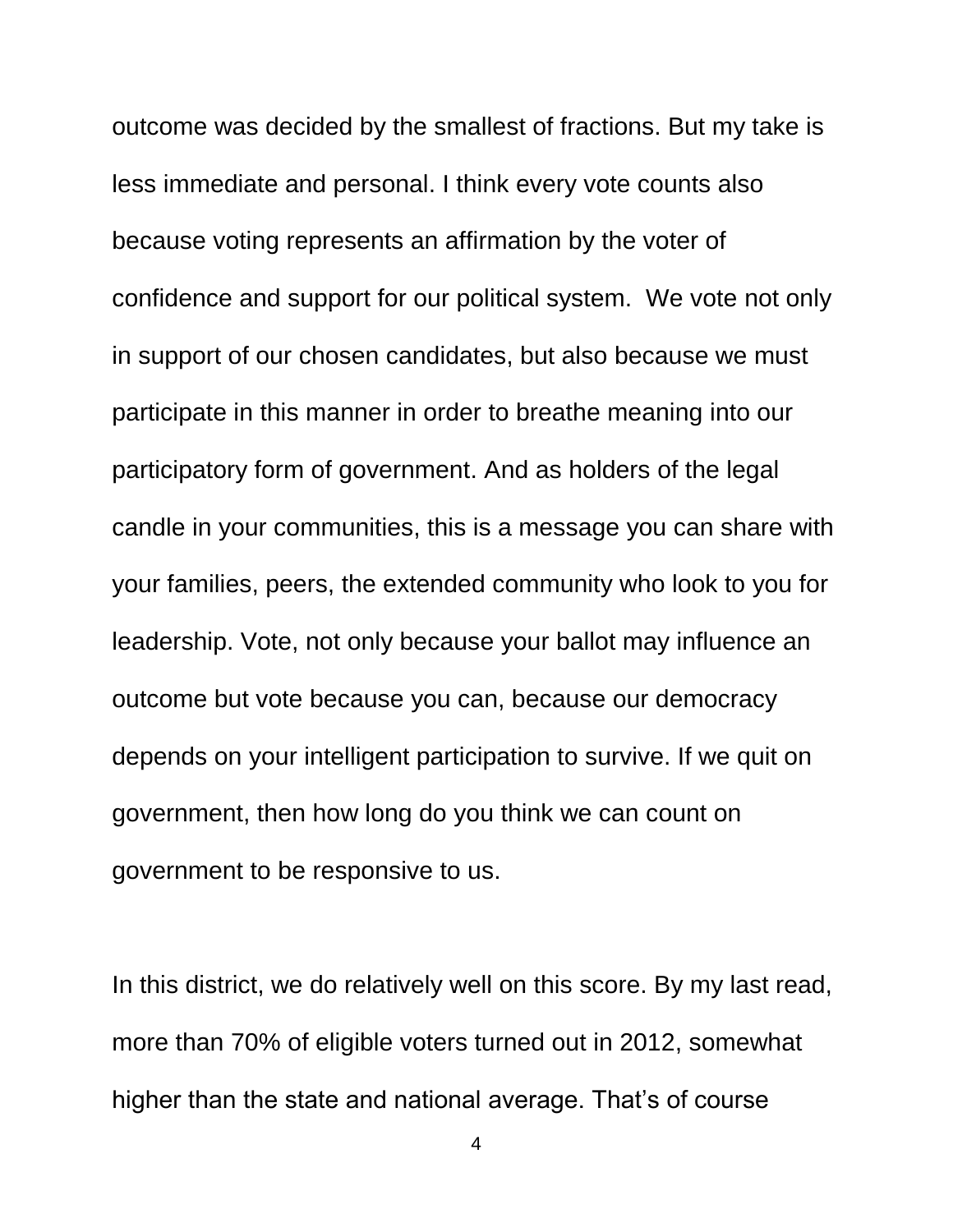because we in southeast Connecticut are particularly enlightened.

Since I am a mandated neutral, it is not my place, indeed it would be improper, for me to sound an endorsement for Congressman Courtney's votes on any particular issues or even his general political philosophy because, as judges, at least where we are appointed, we are prevented from being in political life. I can, however, safely make one observation about the manner in which Congressman Courtney goes about representing us.

When I was preparing for this introduction, I went to his web site and was very pleased to see how much I could learn about his work. IT's a comprehensive site. There, he doesn't merely tout his non-controversial views, but he lays out his complete record of votes on legislation across the board. In this way, he permits, yes, encourages the interested reader to have a fuller understanding of his stances on the various issues he daily confronts in Congress. Now, I am not suggesting Congressman Courtney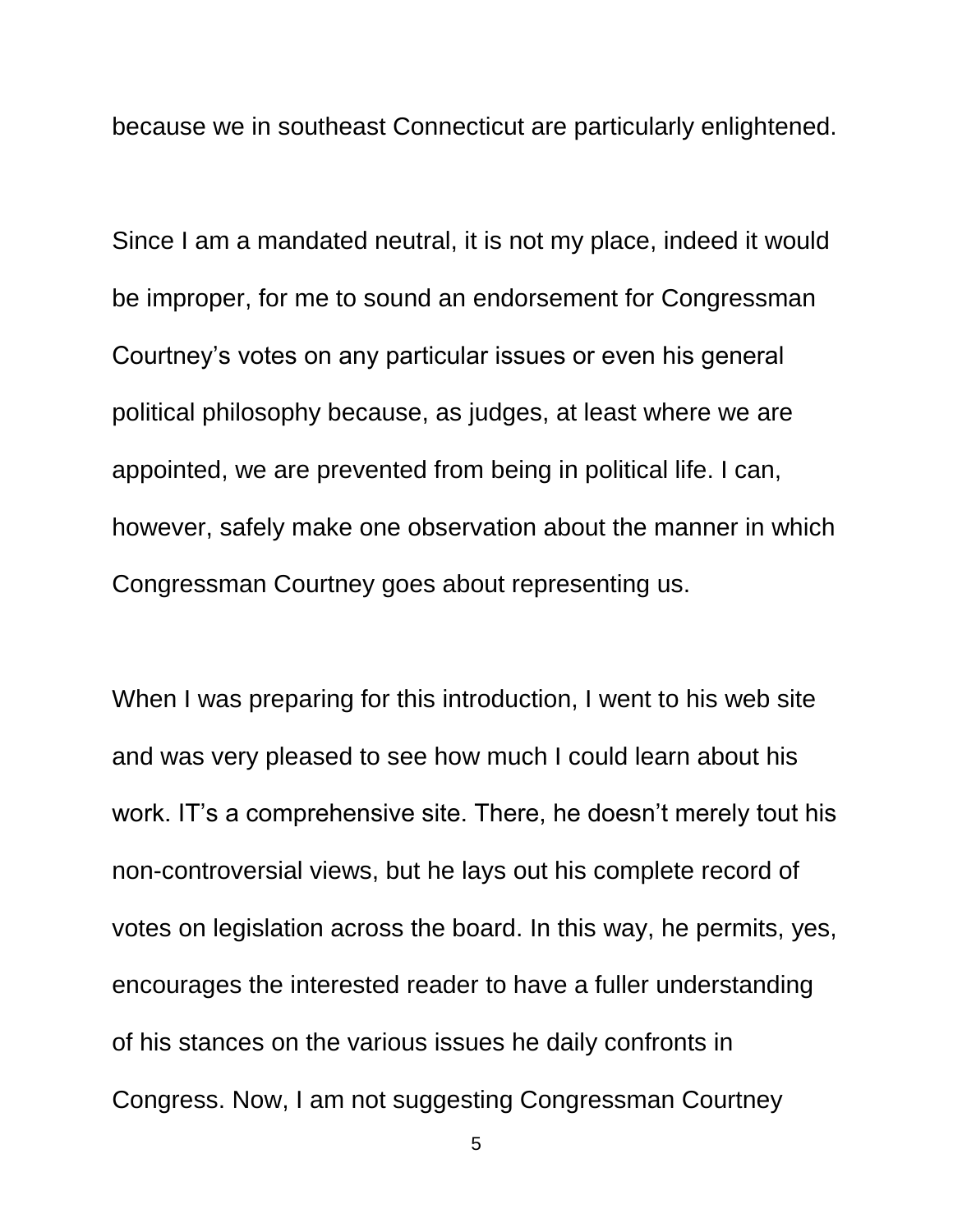deserves the Liberty Bell Award because he keeps a nice web site. Not at all. But I look at his web site as a window into his attitude toward public service and there I am impressed to see that he is completely transparent. This is how it should be; this transparency says to me that this Congressman knows he is accountable to the community he serves and he welcomes our thorough knowledge of his conduct on our behalf. In whatever arena of public service we work, save perhaps for legitimate security concerns, transparency is key to accountability, and accountability, in turn, feeds public confidence.

Let me step aside with this brief personal observation. In my professional life time, wherever I have gone, whether to work in a Peruvian barrio as an undergraduate, to visit pig farmers in rural Alabama or migrants workers in south Texas as law student, to travel to China in the 1980s as part of a legal delegation, or, more recently to Russia as a member of the Russian American Rule of Law Consortium, I have learned up close that the first sign of a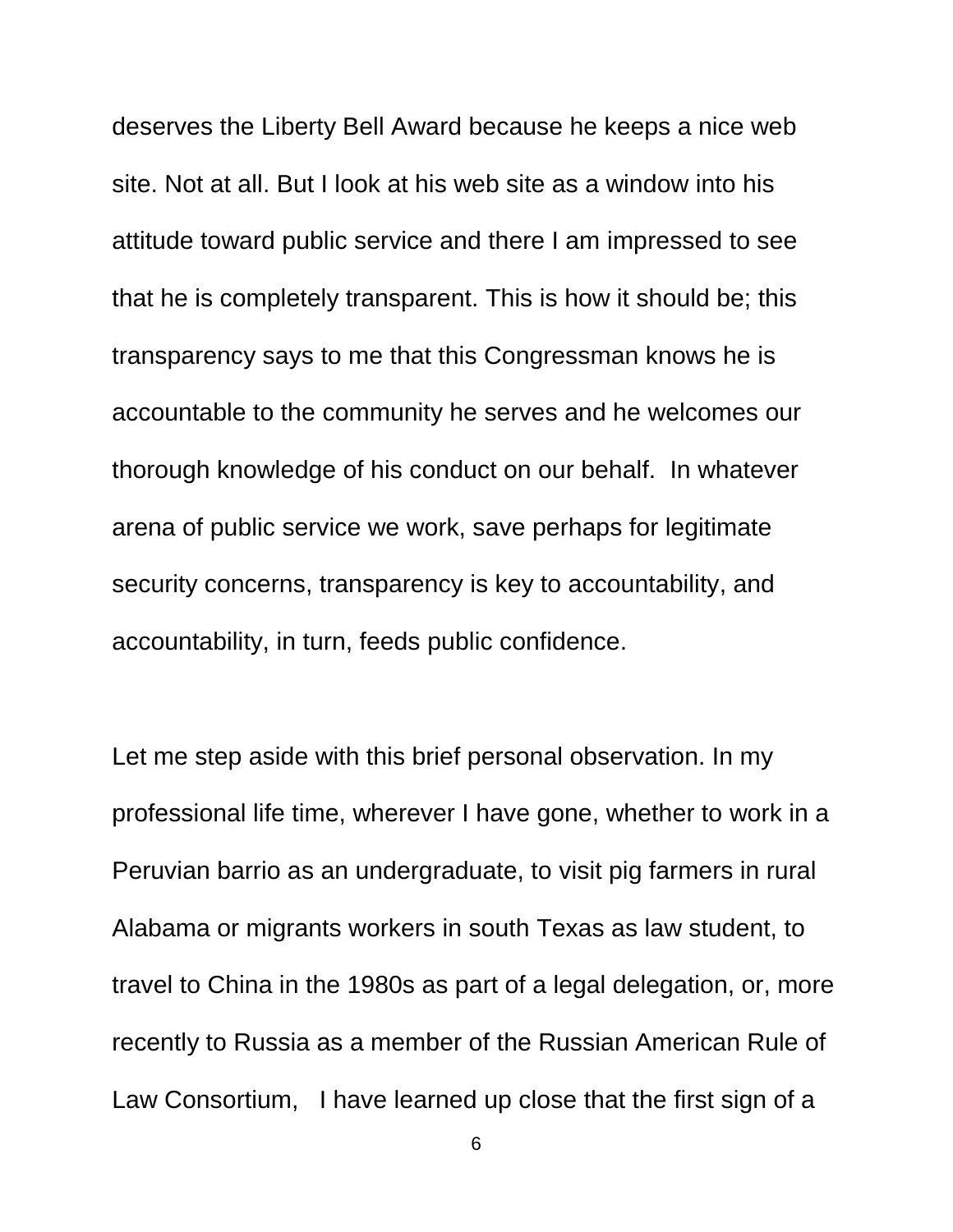society at risk is the failure of the rule of law, where the promise of liberty and equality is only on distant dream and is not a daily reality. Application of rule of law principles distinguishes mob rule from a constitutional democracy where the voice of the majority is tempered by a coercive norm that requires that whatever any of us in the public trust does, we must do it fairly, equally and for all, the greatest and the least endowed, and without favor.

No matter whether you agree or disagree with any particular position Congressman Courtney has taken in elective office, his professional life reflects dedication to the application of the rule of law to the details of human transaction. As our representative in the national assembly, as a lawyer who practiced in Tolland and in Hartford where, as a trial judge, I was able to eye him closely and to enjoy his reasoned advocacy, and as a long term state legislator where he was esteemed on both sides of the aisle for his even handedness, his manner of conduct in all these endeavors has reflected a deep understanding and adherence to